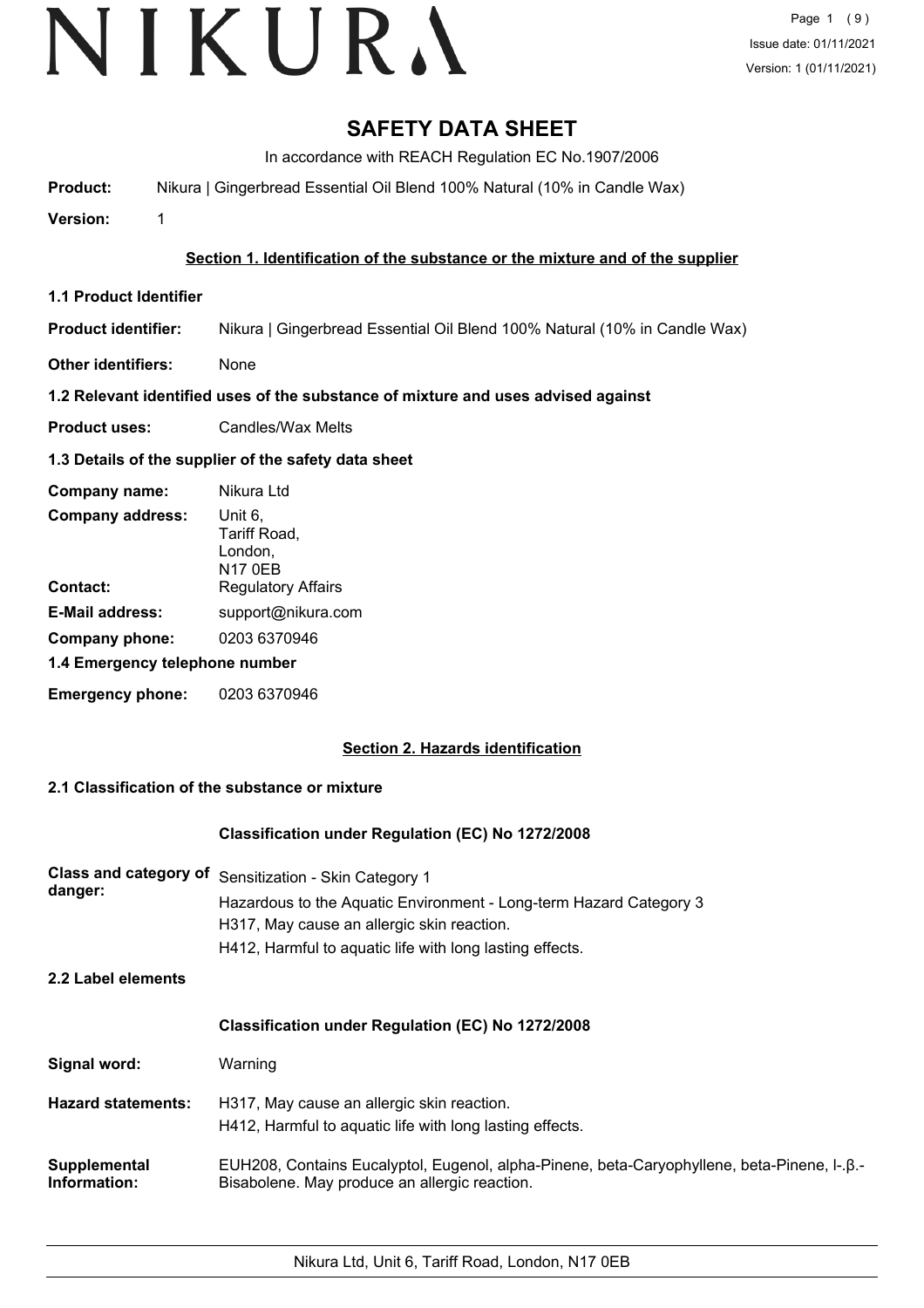# **SAFETY DATA SHEET**

In accordance with REACH Regulation EC No.1907/2006

**Product:** Nikura | Gingerbread Essential Oil Blend 100% Natural (10% in Candle Wax)

P261, Avoid breathing vapour or dust.

**Version:** 1

**Precautionary statements:**

P272, Contaminated work clothing should not be allowed out of the workplace. P273, Avoid release to the environment. P280, Wear protective gloves/eye protection/face protection. P302/352, IF ON SKIN: Wash with plenty of soap and water. P333/313, If skin irritation or rash occurs: Get medical advice/attention.

P363, Wash contaminated clothing before reuse.

P501, Dispose of contents/container to approved disposal site, in accordance with local regulations.



### **2.3 Other hazards**

**Other hazards:** None

**Section 3. Composition / information on ingredients**

#### **3.2 Mixtures**

#### **Contains:**

| <b>Name</b>          | <b>CAS</b> | <b>EC</b> | <b>REACH Registration</b><br>No. | %     | <b>Classification for</b><br>(CLP) 1272/2008                                                                                                             |
|----------------------|------------|-----------|----------------------------------|-------|----------------------------------------------------------------------------------------------------------------------------------------------------------|
| Cinnamaldehyde       | 104-55-2   | 203-213-9 |                                  | 2.24% | Acute Tox. 4-Skin Irrit.<br>2-Eye Irrit. 2-Skin<br>Sens. 1A-Aquatic<br>Chronic 3;H312-H315-<br>H317-H319-H412.-                                          |
| Eugenol              | 197-53-0   | 202-589-1 |                                  | 0.49% | Eye Irrit. 2-Skin Sens.<br>1B:H317-H319.-                                                                                                                |
| alpha-Pinene         | 80-56-8    | 201-291-9 |                                  | 0.47% | Flam. Lig. 3-Acute Tox.<br>4-Skin Irrit, 2-Skin<br>Sens. 1B-Asp. Tox 1-<br>Aquatic Acute 1-<br>Aquatic Chronic 1;<br>H226-H302-H304-<br>H315-H317-H410,- |
| <b>I</b> beta-Pinene | 127-91-3   | 204-872-5 |                                  | 0.29% | Flam. Liq. 3-Skin Irrit.<br>2-Skin Sens. 1B-Asp.<br>Tox 1-Aquatic Acute 1-<br>Aquatic Chronic 1;<br>H226-H304-H315-<br>H317-H410,-                       |
| Camphene             | 79-92-5    | 201-234-8 |                                  | 0.17% | Flam. Lig. 3-Flam. Sol.<br>2-Aquatic Acute 1-<br>Aquatic Chronic 1;<br>H226-H228-H410,-                                                                  |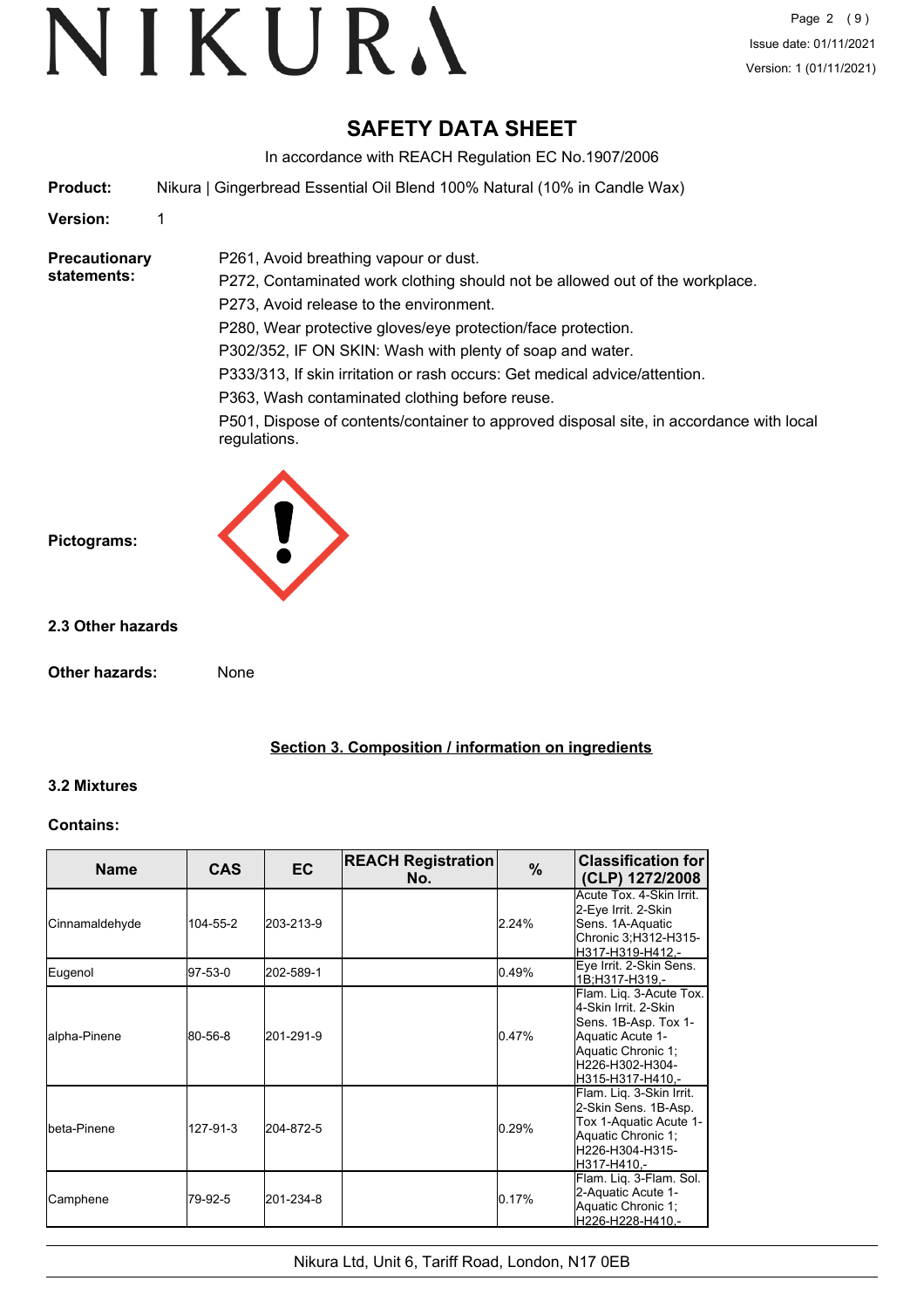# **SAFETY DATA SHEET**

In accordance with REACH Regulation EC No.1907/2006

**Product:** Nikura | Gingerbread Essential Oil Blend 100% Natural (10% in Candle Wax)

#### **Version:** 1

| beta-Caryophyllene | 187-44-5 | 201-746-1 | 0.16% | Skin Sens. 1B-Asp.<br>Tox 1-Aquatic Chronic<br>4.H304-H317-H413.-                                                    |
|--------------------|----------|-----------|-------|----------------------------------------------------------------------------------------------------------------------|
| Eucalyptol         | 470-82-6 | 207-431-5 | 0.15% | Flam. Lig. 3-Skin Sens.<br>1B:H226-H317.-                                                                            |
| II-.B.-Bisabolene  | 495-61-4 |           | 0.10% | Acute Tox. 4-Skin Irrit.<br>2-Skin Sens. 1B-Asp.<br><b>Tox 1-Aquatic Chronic</b><br>2:H304-H315-H317-<br>H332-H411.- |

#### **Substances with Community workplace exposure limits:**

Not Applicable

**Substances that are persistent, bioaccumulative and toxic or very persistent and very bioaccumulative, greater than 0.1%:**

Not Applicable

### **Section 4. First-aid measures**

#### **4.1 Description of first aid measures**

| Inhalation:           | Remove from exposure site to fresh air, keep at rest, and obtain medical attention.          |
|-----------------------|----------------------------------------------------------------------------------------------|
| Eye exposure:         | Flush immediately with water for at least 15 minutes. Contact physician if symptoms persist. |
| <b>Skin exposure:</b> | IF ON SKIN: Wash with plenty of soap and water.                                              |
| Ingestion:            | Rinse mouth with water and obtain medical attention.                                         |

#### **4.2 Most important symptoms and effects, both acute and delayed**

May cause an allergic skin reaction.

#### **4.3 Indication of any immediate medical attention and special treatment needed**

None expected, see Section 4.1 for further information.

#### **SECTION 5: Firefighting measures**

#### **5.1 Extinguishing media**

Suitable media: Carbon dioxide, Dry chemical, Foam.

#### **5.2 Special hazards arising from the substance or mixture**

In case of fire, may be liberated: Carbon monoxide, Unidentified organic compounds.

#### **5.3 Advice for fire fighters:**

In case of insufficient ventilation, wear suitable respiratory equipment.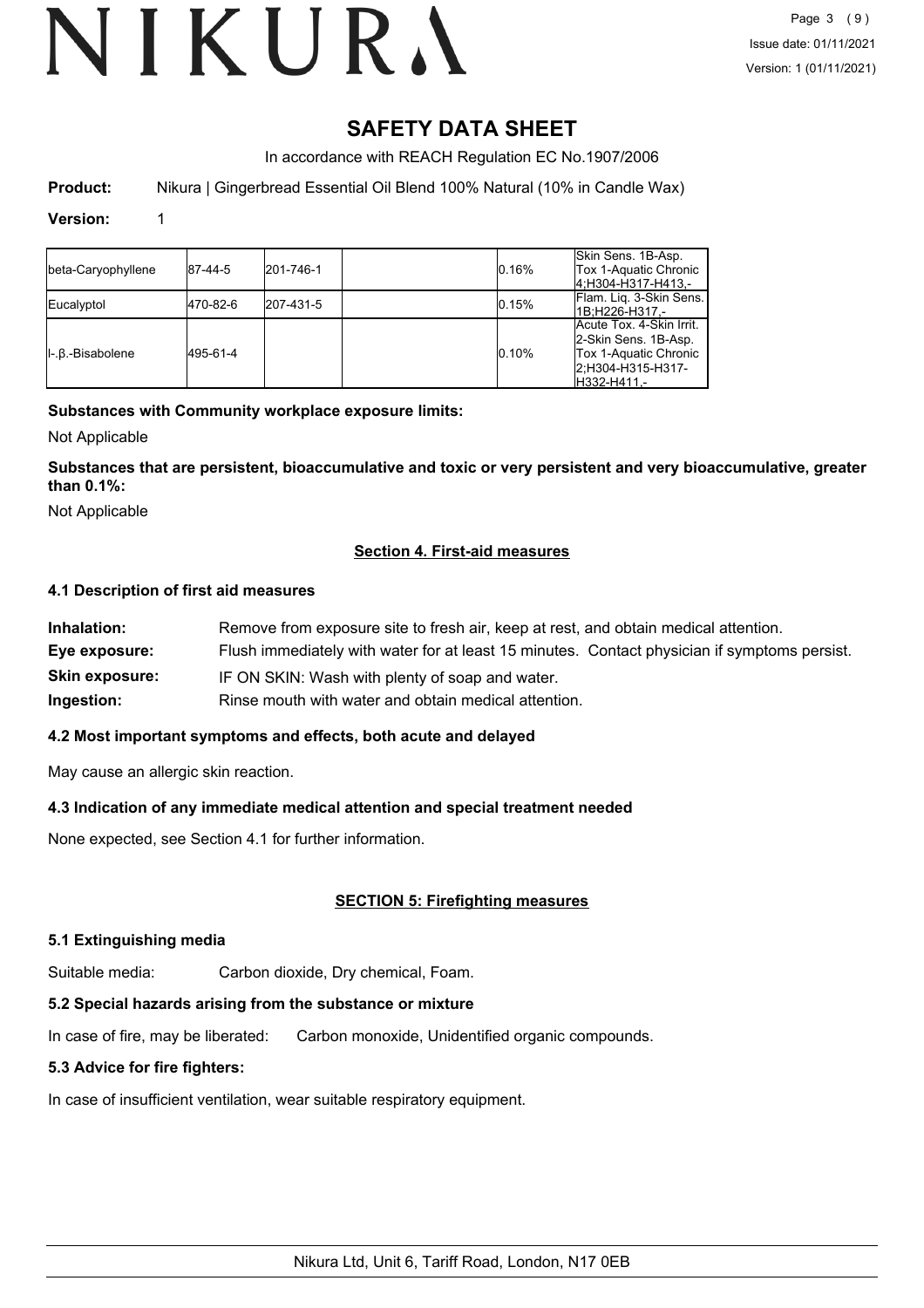# VIKURA

## **SAFETY DATA SHEET**

In accordance with REACH Regulation EC No.1907/2006

**Product:** Nikura | Gingerbread Essential Oil Blend 100% Natural (10% in Candle Wax)

**Version:** 1

### **Section 6. Accidental release measures**

#### **6.1 Personal precautions, protective equipment and emergency procedures:**

Avoid inhalation. Avoid contact with skin and eyes. See protective measures under Section 7 and 8.

#### **6.2 Environmental precautions:**

Keep away from drains, surface and ground water, and soil.

#### **6.3 Methods and material for containment and cleaning up:**

Remove ignition sources. Provide adequate ventilation. Avoid excessive inhalation of vapours. Contain spillage immediately by use of sand or inert powder. Dispose of according to local regulations.

#### **6.4 Reference to other sections:**

Also refer to sections 8 and 13.

### **Section 7. Handling and storage**

#### **7.1 Precautions for safe handling:**

Keep away from heat, sparks, open flames and hot surfaces. - No smoking. Use personal protective equipment as required. Use in accordance with good manufacturing and industrial hygiene practices. Use in areas with adequate ventilation Do not eat, drink or smoke when using this product.

#### **7.2 Conditions for safe storage, including any incompatibilities:**

Store in a well-ventilated place. Keep container tightly closed. Keep cool. Ground/bond container and receiving equipment. Use explosion-proof electrical, ventilating and lighting equipment. Use only non-sparking tools. Take precautionary measures against static discharge.

#### **7.3 Specific end use(s):**

Candles/Wax Melts: Use in accordance with good manufacturing and industrial hygiene practices.

#### **Section 8. Exposure controls/personal protection**

#### **8.1 Control parameters**

Workplace exposure limits: Not Applicable

#### **8.2 Exposure Controls**

#### **Eye / Skin Protection**

Wear protective gloves/eye protection/face protection

#### **Respiratory Protection**

Under normal conditions of use and where adequate ventilation is available to prevent build up of excessive vapour, this material should not require special engineering controls. However, in conditions of high or prolonged use, or high temperature or other conditions which increase exposure, the following engineering controls can be used to minimise exposure to personnel: a) Increase ventilation of the area with local exhaust ventilation. b) Personnel can use an approved, appropriately fitted respirator with organic vapour cartridge or canisters and particulate filters. c) Use closed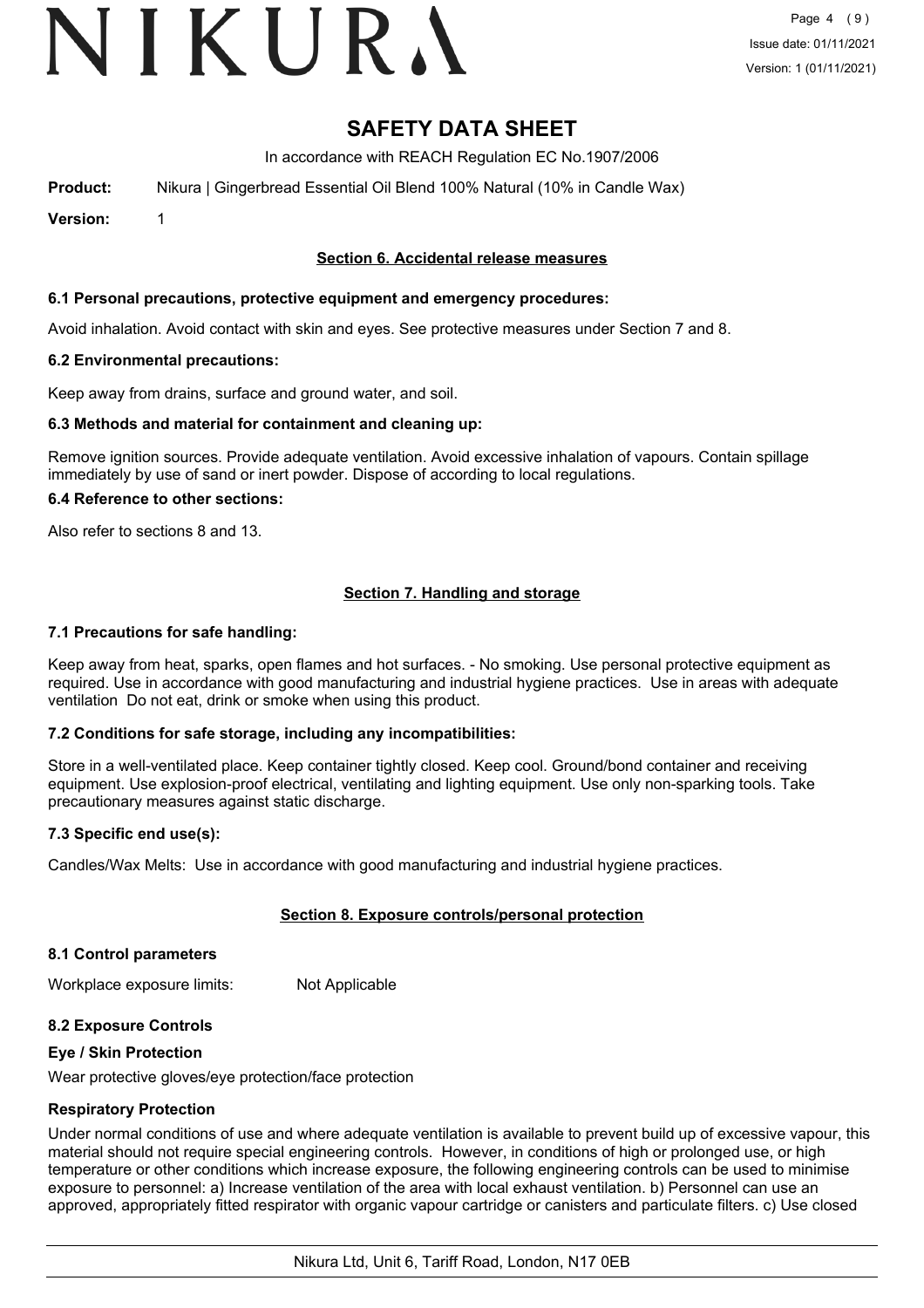Page 5 (9) Issue date: 01/11/2021 Version: 1 (01/11/2021)

## **SAFETY DATA SHEET**

In accordance with REACH Regulation EC No.1907/2006

**Product:** Nikura | Gingerbread Essential Oil Blend 100% Natural (10% in Candle Wax)

**Version:** 1

systems for transferring and processing this material.

Also refer to Sections 2 and 7.

### **Section 9. Physical and chemical properties**

#### **9.1 Information on basic physical and chemical properties**

| Appearance:                                   | Not determined                               |
|-----------------------------------------------|----------------------------------------------|
| Odour:                                        | Not determined                               |
| <b>Odour threshold:</b>                       | Not determined                               |
| pH:                                           | Not determined                               |
| Melting point / freezing point:               | Not determined                               |
| Initial boiling point / range:                | Not determined                               |
| <b>Flash point:</b>                           | > 200 °C                                     |
| <b>Evaporation rate:</b>                      | Not determined                               |
| Flammability (solid, gas):                    | Not determined                               |
| Upper/lower flammability or explosive limits: | Product does not present an explosion hazard |
| Vapour pressure:                              | Not determined                               |
| Vapour density:                               | Not determined                               |
| <b>Relative density:</b>                      | Not determined                               |
| Solubility(ies):                              | Not determined                               |
| Partition coefficient: n-octanol/water:       | Not determined                               |
| Auto-ignition temperature:                    | Not determined                               |
| <b>Decomposition temperature:</b>             | Not determined                               |
| <b>Viscosity:</b>                             | Not determined                               |
| <b>Explosive properties:</b>                  | Not expected                                 |
| <b>Oxidising properties:</b>                  | Not expected                                 |
| 9.2 Other information:                        | None available                               |

#### **Section 10. Stability and reactivity**

#### **10.1 Reactivity:**

Presents no significant reactivity hazard, by itself or in contact with water.

## **10.2 Chemical stability:**

Good stability under normal storage conditions.

## **10.3 Possibility of hazardous reactions:**

Not expected under normal conditions of use.

## **10.4 Conditions to avoid:**

Avoid extreme heat.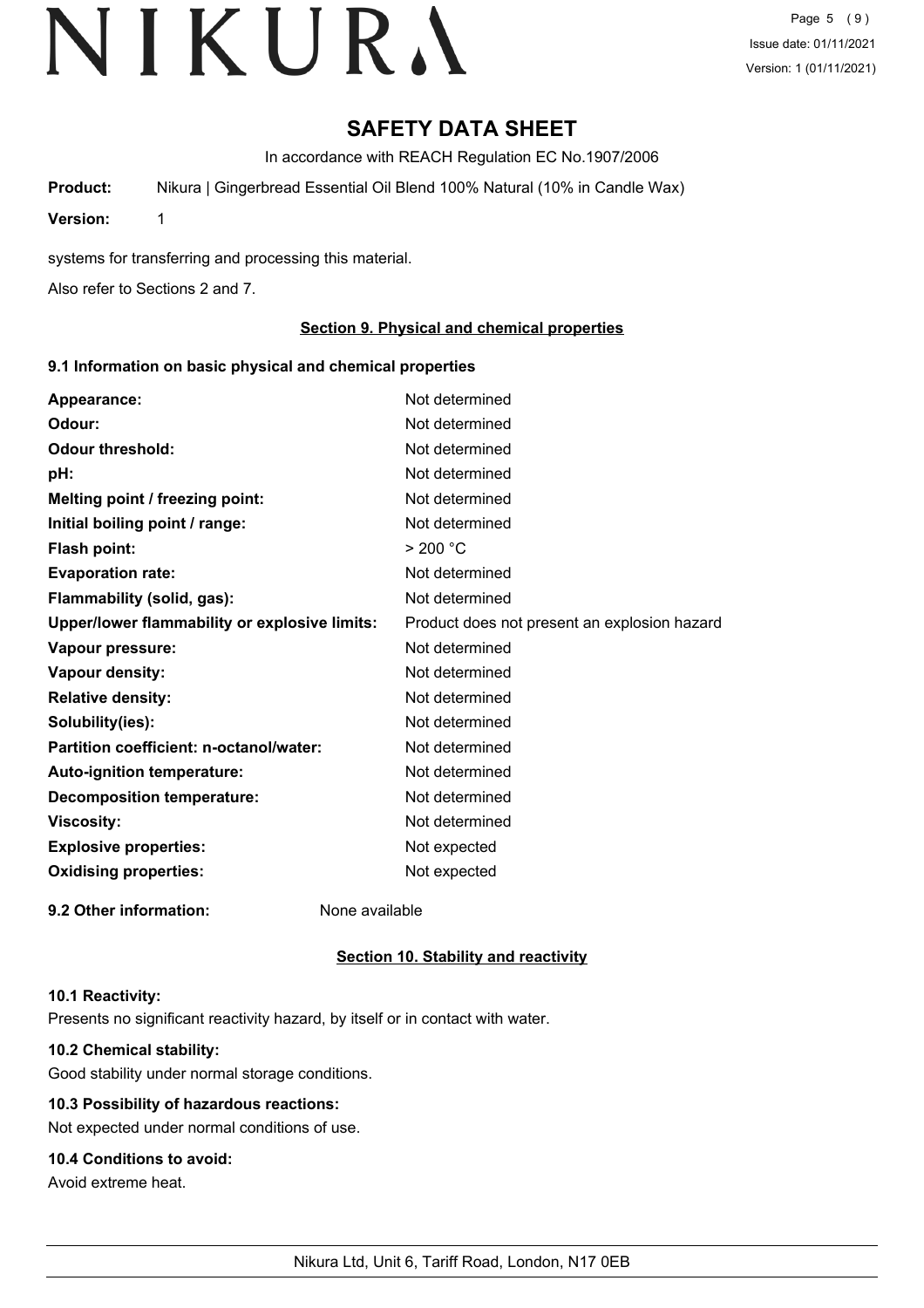# **SAFETY DATA SHEET**

In accordance with REACH Regulation EC No.1907/2006

**Product:** Nikura | Gingerbread Essential Oil Blend 100% Natural (10% in Candle Wax)

**Version:** 1

### **10.5 Incompatible materials:**

Avoid contact with strong acids, alkalis or oxidising agents.

#### **10.6 Hazardous decomposition products:**

Not expected.

#### **Section 11. Toxicological information**

#### **11.1 Information on toxicological effects**

This mixture has not been tested as a whole for health effects. The health effects have been calculated using the methods outlined in Regulation (EC) No 1272/2008 (CLP).

| <b>Acute Toxicity:</b>                    | Based on available data the classification criteria are not met. |
|-------------------------------------------|------------------------------------------------------------------|
| <b>Acute Toxicity Oral</b>                | >5000                                                            |
| <b>Acute Toxicity Dermal</b>              | >5000                                                            |
| <b>Acute Toxicity Inhalation</b>          | Not Available                                                    |
| <b>Skin corrosion/irritation:</b>         | Based on available data the classification criteria are not met. |
| Serious eye damage/irritation:            | Based on available data the classification criteria are not met. |
| <b>Respiratory or skin sensitisation:</b> | Sensitization - Skin Category 1                                  |
| Germ cell mutagenicity:                   | Based on available data the classification criteria are not met. |
| <b>Carcinogenicity:</b>                   | Based on available data the classification criteria are not met. |
| <b>Reproductive toxicity:</b>             | Based on available data the classification criteria are not met. |
| <b>STOT-single exposure:</b>              | Based on available data the classification criteria are not met. |
| <b>STOT-repeated exposure:</b>            | Based on available data the classification criteria are not met. |
| <b>Aspiration hazard:</b>                 | Based on available data the classification criteria are not met. |

#### **Information about hazardous ingredients in the mixture**

| Ingredient     | <b>CAS</b> | EC               | LD50/ATE Oral | LD50/ATE<br><b>Dermal</b> | LC50/ATE<br><b>Inhalation</b> | <b>LC50</b><br><b>Route</b> |
|----------------|------------|------------------|---------------|---------------------------|-------------------------------|-----------------------------|
| Cinnamaldehyde | 104-55-2   | $ 203 - 213 - 9$ | 2200          | 1100                      | Not available                 | <b>Not</b><br>available     |

Refer to Sections 2 and 3 for additional information.

## **Section 12. Ecological information**

#### **12.1 Toxicity:**

| Harmful to aquatic life with long lasting effects.           |               |
|--------------------------------------------------------------|---------------|
| 12.2 Persistence and degradability:                          | Not available |
| 12.3 Bioaccumulative potential:                              | Not available |
| 12.4 Mobility in soil:                                       | Not available |
| 12.5 Results of PBT and vPvB assessment:                     |               |
| This substance does not meet the PBT/vPvB criteria of REACH, |               |
| 12.6 Other adverse effects:                                  | Not available |
|                                                              |               |

annex XIII.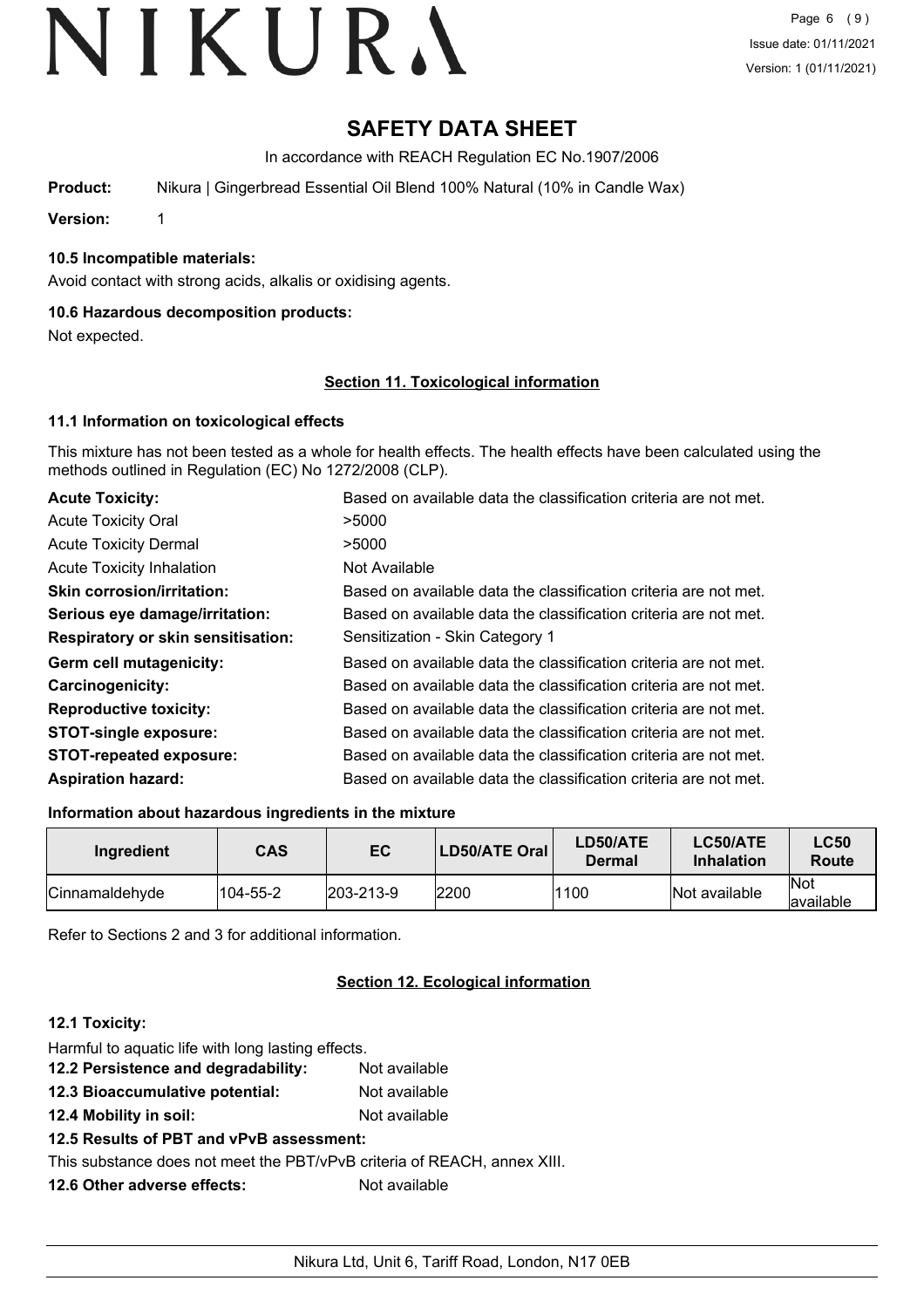Page 7 (9) Issue date: 01/11/2021 Version: 1 (01/11/2021)

# **SAFETY DATA SHEET**

In accordance with REACH Regulation EC No.1907/2006

| <b>Product:</b> |  | Nikura   Gingerbread Essential Oil Blend 100% Natural (10% in Candle Wax) |  |  |  |
|-----------------|--|---------------------------------------------------------------------------|--|--|--|
|-----------------|--|---------------------------------------------------------------------------|--|--|--|

**Version:** 1

### **Section 13. Disposal considerations**

#### **13.1 Waste treatment methods:**

Dispose of in accordance with local regulations. Avoid disposing into drainage systems and into the environment. Empty containers should be taken to an approved waste handling site for recycling or disposal.

#### **Section 14. Transport information**

| 14.1 UN number:                                                               | Not classified                              |  |
|-------------------------------------------------------------------------------|---------------------------------------------|--|
| 14.2 UN Proper Shipping Name:                                                 | ۰                                           |  |
| 14.3 Transport hazard class(es):                                              | Not classified                              |  |
| <b>Sub Risk:</b>                                                              | Not classified                              |  |
| 14.4. Packing Group:                                                          | Not classified                              |  |
| <b>14.5 Environmental hazards:</b>                                            | Not environmentally hazardous for transport |  |
| 14.6 Special precautions for user:                                            | None additional                             |  |
| 14.7 Transport in bulk according to Annex II of MARPOL73/78 and the IBC Code: |                                             |  |

Not classified

#### **Section 15. Regulatory information**

## **15.1 Safety, health and environmental regulations/legislation specific for the substance or mixture** None additional

#### **15.2 Chemical Safety Assessment**

A Chemical Safety Assessment has not been carried out for this product.

|                                 | <b>Section 16. Other information</b> |
|---------------------------------|--------------------------------------|
| <b>Concentration % Limits:</b>  | EH C3=26.26% SS 1=4.46%              |
| <b>Total Fractional Values:</b> | EH C3=3.81 SS 1=22.42                |
| Key to revisions:               |                                      |

Not applicable

#### **Key to abbreviations:**

| <b>Abbreviation</b> | Meaning                                                            |
|---------------------|--------------------------------------------------------------------|
| Acute Tox, 4        | Acute Toxicity - Dermal Category 4                                 |
| Acute Tox. 4        | Acute Toxicity - Oral Category 4                                   |
| Acute Tox, 4        | Acute Toxicity - Inhalation Category 4                             |
| Aquatic Acute 1     | Hazardous to the Aquatic Environment - Acute Hazard Category 1     |
| Aquatic Chronic 1   | Hazardous to the Aquatic Environment - Long-term Hazard Category 1 |
| Aquatic Chronic 2   | Hazardous to the Aquatic Environment - Long-term Hazard Category 2 |
| Aquatic Chronic 3   | Hazardous to the Aquatic Environment - Long-term Hazard Category 3 |
| Aquatic Chronic 4   | Hazardous to the Aquatic Environment - Long-term Hazard Category 4 |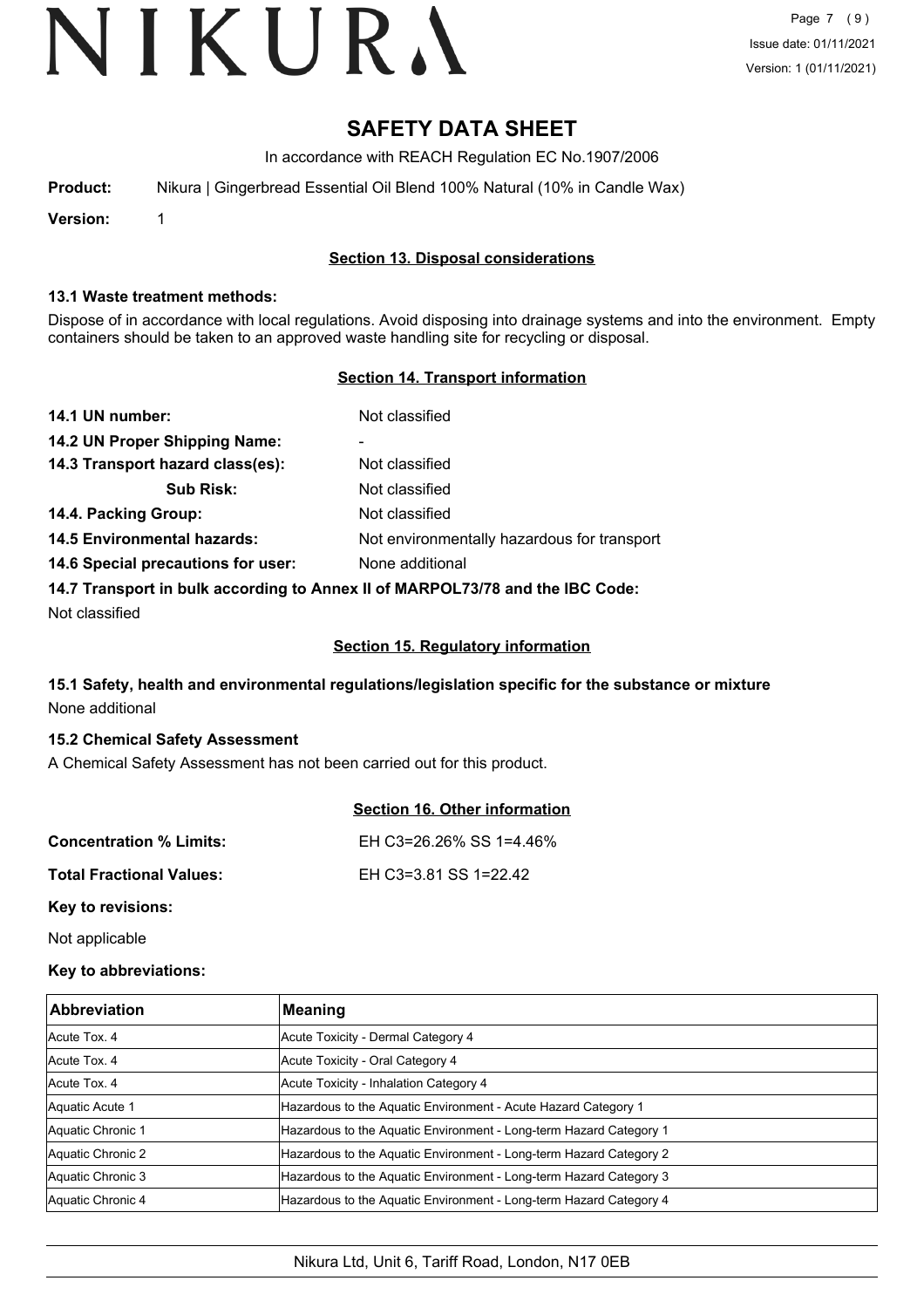# **SAFETY DATA SHEET**

In accordance with REACH Regulation EC No.1907/2006

**Product:** Nikura | Gingerbread Essential Oil Blend 100% Natural (10% in Candle Wax)

### **Version:** 1

| Asp. Tox 1       | Aspiration Hazard Category 1                                                                                                        |
|------------------|-------------------------------------------------------------------------------------------------------------------------------------|
| Eye Irrit. 2     | Eye Damage / Irritation Category 2                                                                                                  |
| Flam. Liq. 3     | Flammable Liquid, Hazard Category 3                                                                                                 |
| Flam. Sol. 2     | Flammable Solid, Hazard Category 2                                                                                                  |
| H226             | Flammable liquid and vapour.                                                                                                        |
| H <sub>228</sub> | Flammable solid.                                                                                                                    |
| H302             | Harmful if swallowed.                                                                                                               |
| H304             | May be fatal if swallowed and enters airways.                                                                                       |
| H312             | Harmful in contact with skin.                                                                                                       |
| H315             | Causes skin irritation.                                                                                                             |
| H317             | May cause an allergic skin reaction.                                                                                                |
| H319             | Causes serious eye irritation.                                                                                                      |
| H332             | Harmful if inhaled.                                                                                                                 |
| H410             | Very toxic to aquatic life with long lasting effects.                                                                               |
| H411             | Toxic to aquatic life with long lasting effects.                                                                                    |
| H412             | Harmful to aquatic life with long lasting effects.                                                                                  |
| H413             | May cause long lasting harmful effects to aquatic life.                                                                             |
| P210             | Keep away from heat, sparks, open flames and hot surfaces. - No smoking.                                                            |
| P233             | Keep container tightly closed.                                                                                                      |
| P240             | Ground/bond container and receiving equipment.                                                                                      |
| P241             | Use explosion-proof electrical, ventilating and lighting equipment.                                                                 |
| P242             | Use only non-sparking tools.                                                                                                        |
| P243             | Take precautionary measures against static discharge.                                                                               |
| P261             | Avoid breathing vapour or dust.                                                                                                     |
| P <sub>264</sub> | Wash hands and other contacted skin thoroughly after handling.                                                                      |
| P270             | Do not eat, drink or smoke when using this product.                                                                                 |
| P271             | Use only outdoors or in a well-ventilated area.                                                                                     |
| P272             | Contaminated work clothing should not be allowed out of the workplace.                                                              |
| P273             | Avoid release to the environment.                                                                                                   |
| P280             | Wear protective gloves/eye protection/face protection.                                                                              |
| P301/310         | IF SWALLOWED: Immediately call a POISON CENTER or doctor/physician.                                                                 |
| P302/352         | IF ON SKIN: Wash with plenty of soap and water.                                                                                     |
| P303/361/353     | IF ON SKIN (or hair): Remove/take off immediately all contaminated clothing. Rinse skin with water/shower.                          |
| P304/340         | IF INHALED: Remove victim to fresh air and keep at rest in a position comfortable for breathing.                                    |
| P305/351/338     | IF IN EYES: Rinse cautiously with water for several minutes. Remove contact lenses, if present and easy to<br>do. Continue rinsing. |
| P312             | Call a POISON CENTRE or doctor/physician if you feel unwell.                                                                        |
| P330             | Rinse mouth.                                                                                                                        |
| P331             | Do not induce vomiting.                                                                                                             |
| P333/313         | If skin irritation or rash occurs: Get medical advice/attention.                                                                    |
| P337/313         | If eye irritation persists: Get medical advice/attention.                                                                           |
| P362             | Take off contaminated clothing and wash before reuse.                                                                               |